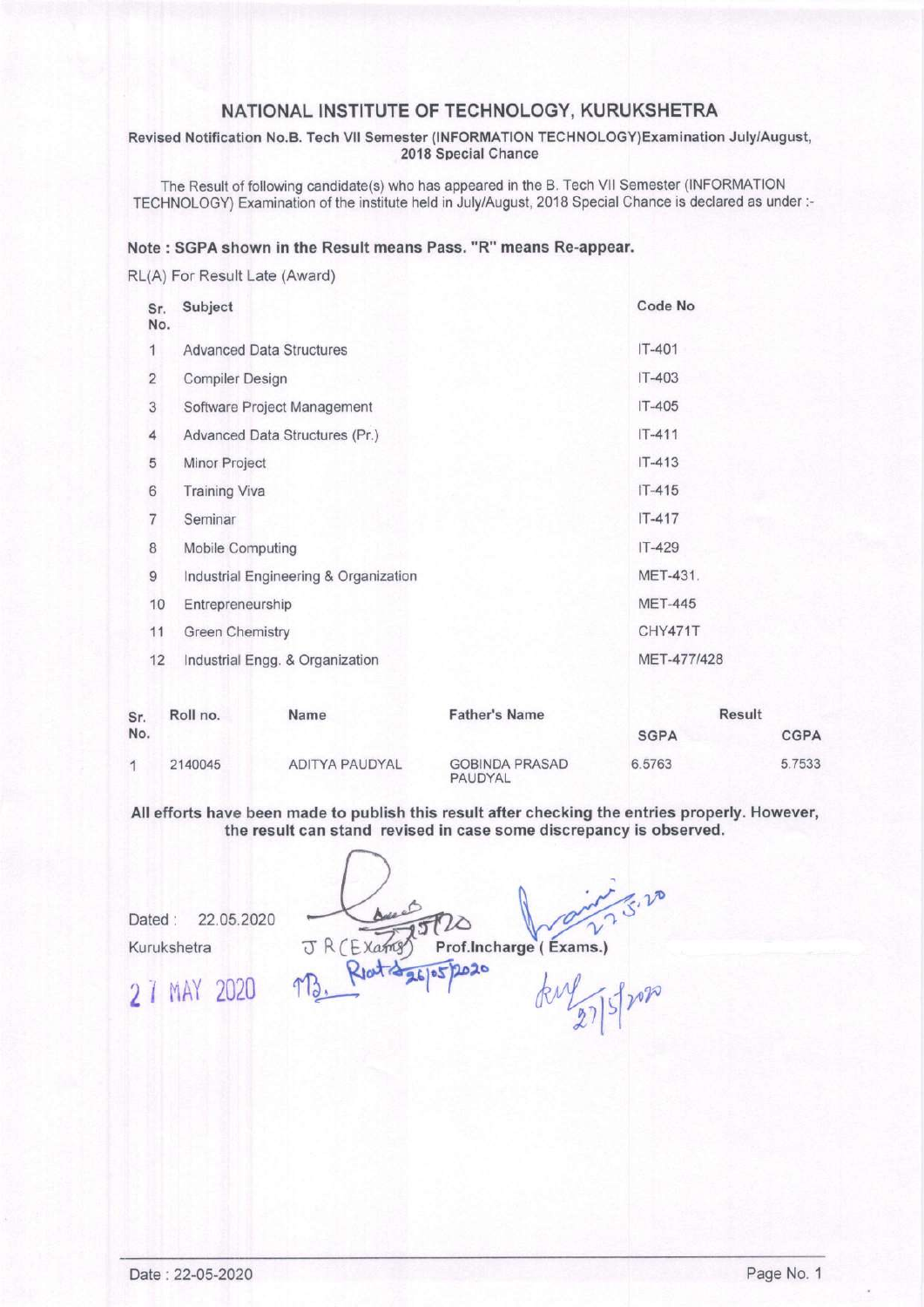## NATIoNAL INSTITUTE oF TECHNoLoGY, KURUKSHETRA

### Revised Notification No.B. Tech Vll Semester (INFORMATION TECHNOLOGY)Examination Nov'/Dec',2019 Mercv Chance

The Result of following candidate(s) who has appeared in the B. Tech VII Semester (INFORMATION TECHNOLOGY) Examination of the institute held in Nov./Dec.,2019 Mercy Chance is declared as under:-

# Note : SGPA shown in the Result means Pass. "R" means Re-appear'

RL(A) For Result Late (Award)

| Sr.<br>No.     | Subject                               | Code No        |
|----------------|---------------------------------------|----------------|
| 1              | <b>Advanced Data Structures</b>       | $IT-401$       |
| 2              | <b>Compiler Design</b>                | IT-403         |
| 3              | Software Project Management           | $IT-405$       |
| $\overline{4}$ | Advanced Data Structures (Pr.)        | $IT-411$       |
| 5              | Minor Project                         | $IT - 413$     |
| 6              | <b>Training Viva</b>                  | $IT-415$       |
| 7              | Seminar                               | $IT-417$       |
| 8              | <b>Mobile Computing</b>               | $IT-429$       |
| 9              | Industrial Engineering & Organization | MET-431.       |
| 10             | Entrepreneurship                      | <b>MET-445</b> |
| 11             | <b>Green Chemistry</b>                | CHY471T        |
| 12             | Industrial Engg. & Organization       | MET-477/428    |
|                |                                       |                |

| Sr.<br>No. | Roll no. | Name           | <b>Father's Name</b> | Result      |             |
|------------|----------|----------------|----------------------|-------------|-------------|
|            |          |                |                      | <b>SGPA</b> | <b>CGPA</b> |
|            | 110853   | ANEERAJ BIDLAN | <b>JAI RAJ</b>       | 6.4068      | 5.4724      |

All efforts have been made to publish this result after checking the entries properly. However, the result can stand revised in case some discrepancy is observed.

Dated: 23.05.2020

Kurukshetra

Prof.Incharge (Exams.) JR (Examp)  $RJ/dt \approx 26005$ 

lqao

**2 7 MAY 2020** 

kie 275 from